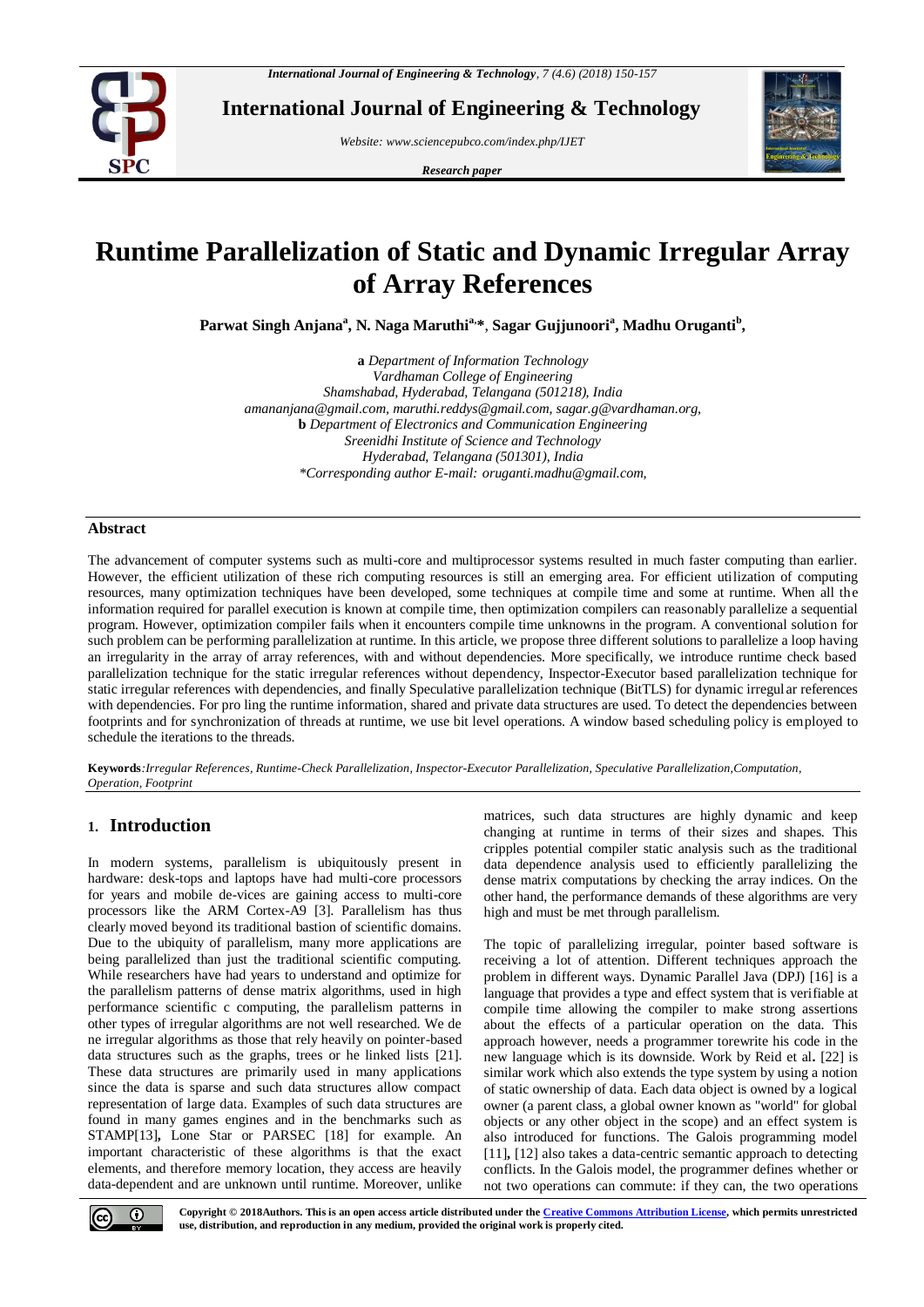can operate in parallel and if they cannot, the two operations mustbe serialized. Again in this work, the programmer must first understand thealgebraic commutativity property of the operations which may be difficult.Another approach that has been explored is the dynamic detection of parallelism such as Rinard'sJade [19]. This work dynamicallyannotates data structures and dynamically evaluates conditions to determine the potential overlap of operations. Work on serializer sets by Allen et al. [10] also seeks to dynamically extract parallelism by having the user specify serializers which correspond to operations that conflict with one another and therefore must be executed sequentially. As against these approaches, our approach plans to discover the parallelism by sampling references at runtime and then verifying the patterns are repetitive.

The key to parallelizing any computation or operations therefore is understanding the disjointedness between their data footprints: two computations with disjoint data footprints can be run in parallel regardless of their read/write status. Also, two computations that are not disjoint but have read-only behavior can also be parallelized. Our approach in this article is to define a computation as being composed of i) an operation and ii) a footprint as shown in Figure 1. An operation can be a primitive operation or memory operation(read/Write), it depends on the context in which it is used. For example, it can be an insert, search or delete operation, and it can be a memory read/write operation. A data footprint can be defined as memory references referred during the execution of computation by a thread. The key question, therefore, is whether we can determine data footprints efficiently. For solving the problem of data footprint determination, we first classify two different classes of references: static and dynamic. Then propose solutions that we would investigate one by one. Our primary focus will be on the loop having the irregular array of array references. Our proposed techniques reduce the memory requirement for profiling the information at runtime. We propose to use bit level computations to provide the thread synchronization and to detect the dependencies. By using the bit level computations, we are reducing the memory overhead and improve the performance as computations take less time for bit operations. Apart from this, for load balancing at runtime we used window based scheduling policies to schedule the iterations to the threads.



# **2. Background**

In compiler assisted automatic parallelization, a compiler is not only responsible for analysis and identification of parallel sections in the program but also responsible for generating the parallel code. The step of analyzing and determining the parallel section is one of the most crucial tasks because a compiler needs to prove that certain memory references accessed by different computations are disjoint and do not cause any dependence violation. Optimization compiler fails when it encounters the compile time unknowns. In most of the cases, the compile time unknowns depend on input data (input from a \_le/command line/keyboard). A compile time unknown can be a memory reference (indices/pointers), loop bound, access pattern, or stride (WHILE loop). In this section, first, we understand the basic terminology which will be referred more frequently in the rest of the article.

## **2.1 Reference/Footprint**

A reference is a value that allows a program to access particular data item stored in the memory indirectly [7]**.** Footprint gives all sort of memory aspect i.e. amount of main memory that a program uses or references while running [4]**.** In general, the meaning of memory footprint depends on the context in which it is being used. For our context, memory reference is considered as a memory footprint on which operations are being carried out during the program execution, and we use them interchangeably in the rest of the article.

## **2.2 Regular vs. Irregular Programs**

Rauchwerger et al**.,** [17] identify two major classes of the programs based on the memory accesses, regular and irregular. In a regular program, a well-behaved analytical function can describe memory accesses and control flows statically at compile time. When a program does not depend on input data, memory accesses can be easily analyzed and extracted by the current state of the art optimization compilers. While on the other hand in an irregular program, memory access depends on the input data, which consequently cannot be predicted statically at compile time. Further, we identified two subclasses of irregular programs based on how subscripts of an array are resolved at runtime. When memory references are defined at the beginning of the execution and after the initial setup, they do not change. Such programs belong to the class of static irregular programs. When memory accesses are computation dependent and change from one execution phase to another, then they belong to the class of dynamic irregular programs.

As shown in Example 2.2.1, static irregular references will be fixed, as there will be no modification to the value stored in the array (B[]) used as an indirection for other array (A[]). Whereas, in dynamic irregular references as shown in Example 2.2.2 the value stored in the array (B[]) changes with execution. Therefore, the memory accesses become computation dependent.

$$
for (i = 0; i < N; i++)\{
$$
  
....  
*SI: A[ B[i] J = ......*  
...

Example 2.2.1: Static Irregular References

*for(i = 0; i<N ; i++) { …… S1: A[ B[i] ] = .... S2: B[ i ] = f ( C[i] ); …… }*

Example 2.2.2: Dynamic Irregular References

#### **2.3 Runtime Checks**

 *……*

Runtime Checks are also known as guards or dynamic memory disambiguation, is short pieces of code that the compiler will generate to resolve ambiguity at runtime. Depending on the outcome of the runtime check, a sequential or parallel version of the originalloop is executed [9]**.** Checks can be as simple as single if-statements which take O(1) time[14]**,**[15] or can be a function call or a loop which takes O(n)/O(nlogn) time [20]**.** Sometime checks may have significant overhead and require O(n2) time. In the loop level parallelization using runtime check, a loop can be either executed in parallel or sequential it depends on the outcome of the runtime check. Compiler developers are looking towards adding runtime checks into the compiler to parallelize the loop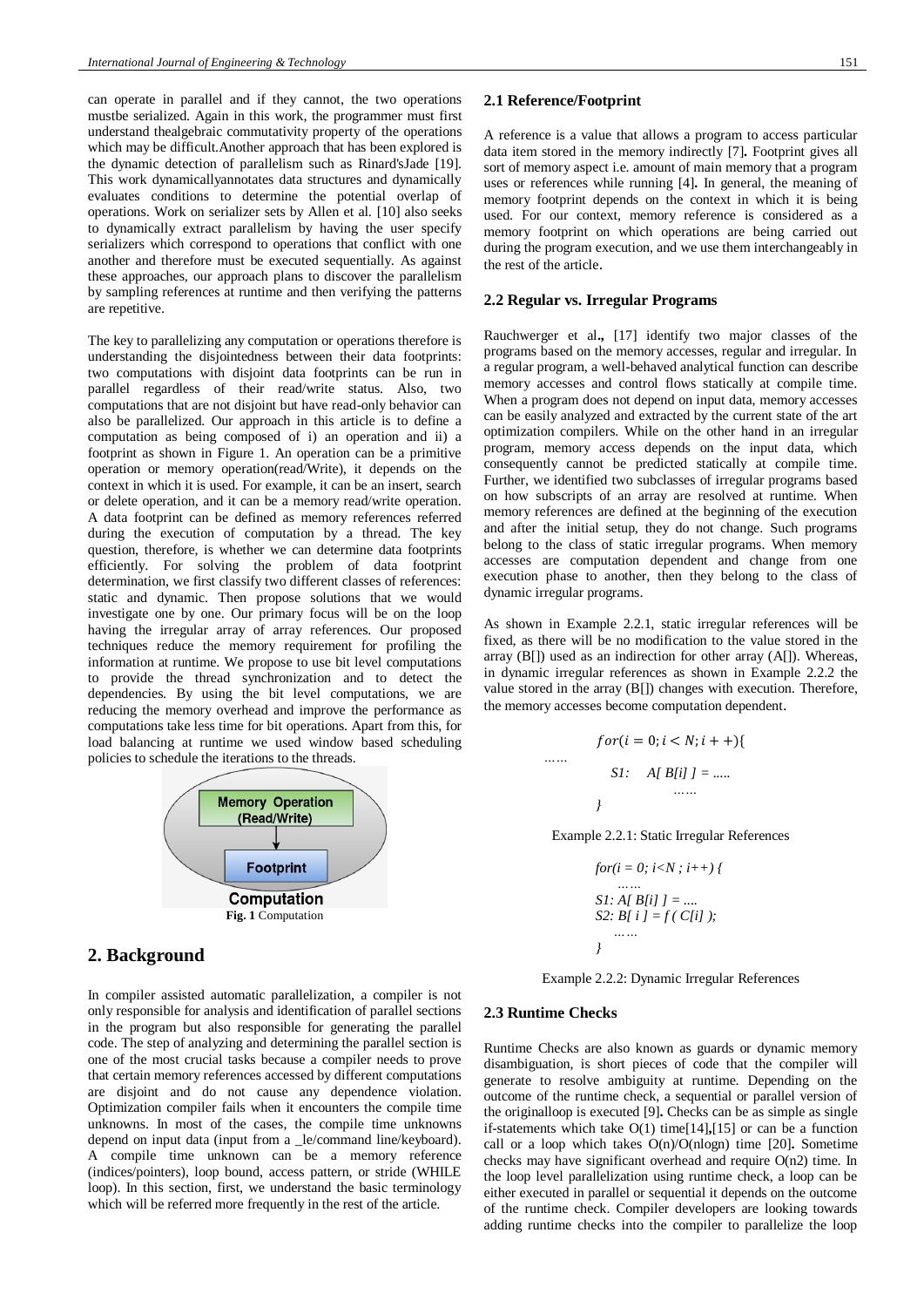with a small number of dependencies and a high percentage of parallelism [9].

# **3. Methodology**

Many runtime techniques have been implemented to parallelize programs with the statically unknown array of array references. In this article, we targeted the loops with static unknown array of array references. First, we distinguish two different classes of static unknown references, and then we propose different solutions to parallelize them. We classify the two classes as static and dynamic. In the static case, compile time unknown is known at runtime and is fixed. For such case, without executing the original loop, we enumerate the indices using runtime checks. Note that this could cause some additional over-head at runtime, but the benefits outweigh the cost. An Inspector-Executor technique is implemented by runtime checks to detect and resolve the dependencies. Runtime checks are generated at the compile time and using these checks we enumerate static unknown footprints/references at runtime and if they do not overlap, we parallelize them using Compiler Directives. When indices/footprints overlap, a parallel Inspector loop is generated to determine the dependencies and to prepare concurrent schedule, an Executor executes the loop parallelly using schedule created by Inspector. While on the other hand when a loop has dynamic irregular references Speculative parallelization is followed. Here loop iterations are executed parallel, and dependencies are determined and resolved at runtime. Loop iterations are reexecuted in the case of dependence violation. Efficiently determining the disjointedness of thefootprint is one of the objectives to be solved. We classify the disjointednessof computations based on operation and footprint as shown in Table 1.

| <b>Table 1 Computation Classification</b> |  |  |  |  |  |  |                                                          |  |  |
|-------------------------------------------|--|--|--|--|--|--|----------------------------------------------------------|--|--|
|                                           |  |  |  |  |  |  | Mem. Operation   Footprint   Dependence   Parallelizable |  |  |

|              | Not-Disjoint | Disjoint | N <sub>0</sub> | Yes |
|--------------|--------------|----------|----------------|-----|
|              | Disjoint     | Disjoint | N <sub>0</sub> | Yes |
| Computations |              | Not-     |                |     |
|              | Disjoint     | Disjoint | RAW/WAR        | No  |
|              | Not-Disjoint | Not-     |                |     |
|              | (Read)       | Disjoint | N <sub>0</sub> | Yes |
|              | Not-Disjoint | Not-     |                |     |
|              | (Write)      | Disjoint | <b>WAW</b>     | No  |

# **3.1 Disjointedness of Computations**

When an array is accessed, the primitive operations can be an insert, search, and delete. However, here both an insert and a delete operation is quite expensive. Apart from this, in most of the array based programs, the size will be fixed and memory update operations are performed on the array. Therefore we define the computation as being composed of memory operation (read/write), and the array reference/footprint. We considered the array reference as a footprint for the classification.

#### **3.1.1 Disjoint Footprints (1st and 2nd Row)**

If footprints are disjoint, regardless of operation, two computations can always be parallelizable. Operations on different memory footprints will never cause any dependence. As shown in Figure 2, the Computation  $-1=T1$  performing read/write, let on a[1], and Computation  $-2=T$  2 is performing read/ write, let on a[2] and no dependence between T1 and T2; therefore, they can be parallelized.

# **3.1.2 Non-Disjoint Footprints and Disjoint Operations (3rd Row)**

In this case, two computations will always be dependent because of non-disjoint footprint and disjoint operations, which leads to WAR or WAR dependencies.



Fig. 2 Disjoint Footprints.

As shown in Figure 3, T1 performing a read on a[1], and T2 a write, hence Write after Read (WAR) dependence from T1 to T2. Or a Read after Write (RAW) dependency from T1 to T2 when T1 write on a[1], and  $T2$  reads from a[1]. Such computations  $(T1, T2)$ will never be disjoint and cannot be parallelized without resolving the dependencies.



Fig. 3 Non-Disjoint Footprints and Disjoint Memory Operations.

## **3.1.3 Non-Disjoint Footprints and Operations**

This is the case in which both footprints and memory operations will be non-disjoint. There are two sub-cases: -

1.Read − only Operation (4th Row): - For read-only operation, there is no dependence violation as it does not cause any violation for two computations. As shown in Figure 4, T1 and T2 can be parallelized as both are having read only status on a[1].



Fig. 4 Non-Disjoint Footprints with Read Operations.

2. Write - only Operation (5th Row): -Write operation on the same footprint by different computations will always cause output dependence (WAW).Therefore computations cannot be parallelized. As shown in Fig. 5, let T1 and T2 both write to a[1] then they cannot be parallelized as both are writing to the same memory address (footprint) a[1].



**Fig. 5** Non-Disjoint Footprints with Write Operations.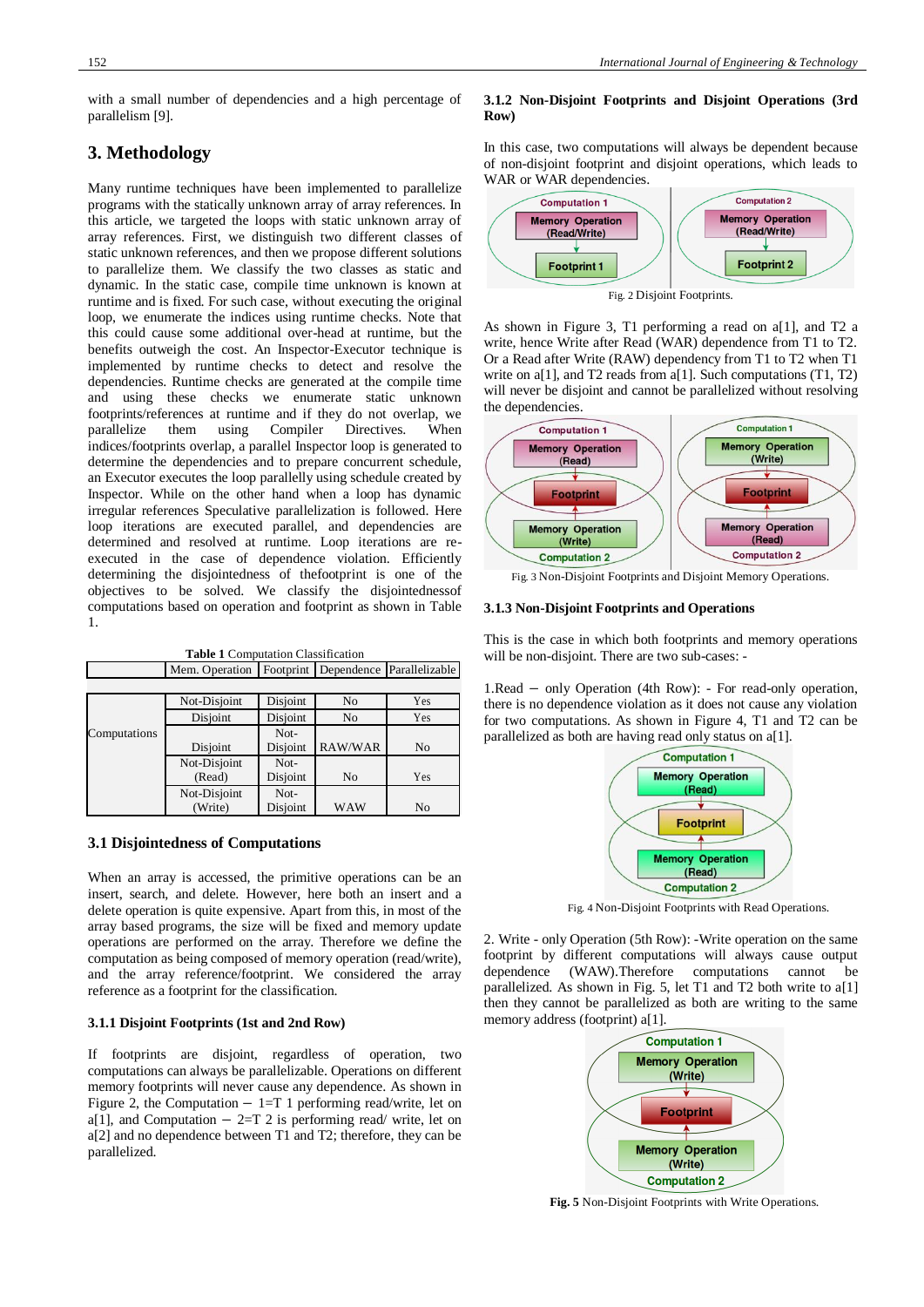As most of the execution time is spent in the loop [1], a lot of research has been carried out for automatically loop level parallelization [23]. We are also targeting the loop for automatic parallelization. In proposed technique with the help of Runtime Checks loops are directly parallelized at an early stage, and runtime technique is employed when a loop cannot parallelize directly. Following are the few benefits of Runtime Checks based technique:

1. Loops that could not parallelize statically at compile time because of compile time unknowns can be quickly parallelized using Runtime Checking if the loop has no dependencies.

2. It will determine the parallelism at an early stage (fine grain level) and help in reducing the overhead associated with runtime technique to parallelize a loop.

3. When Runtime Check identifies any dependence instead of directly executing the loop in sequence, if a runtime parallelization technique is employed at coarse grain level then it may give significant benefits.

As we discussed earlier, a program may have different types of irregularity in memory footprint/references, and based on the kind of irregularity different techniques can be employed for parallelization. We classified three cases as:

- 1. A loop with static irregular references with no dependencies.
- 2. A loop with static irregular references with dependencies.
- 3. A loop with dynamic irregular references with dependencies.

We are using Runtime Check based technique for case 1 and case 2, and Speculation for case 3. All cases and respective parallelization approach areshown in the Figure 6.

As shown in the Figure 6, explanation of the three cases asmentioned earlier are as follows:



**Fig. 6** Classification of Statically Unknown Irregular References and Parallelization Strategies.

1. In the first case, computations have static irregular disjoint footprints. Therefore, computations can be directly parallelized. Runtime checks are used to determine the disjointedness of footprints, and if there is no dependency parallelize the loop directly using Compiler Directives. Here, we are using Runtime Checks to enumerate the indices to determine whether footprints are disjointed or not. Classification Case 3.1.1.

2. The case when computations have static irregular non-disjoint footprints. For such a case, checks are used to determine disjointedness of the computation at an early stage. The Inspector-Executor technique is used if computations are not disjoint. In Inspector-Executor, all disjointed computations are grouped together using Inspector phase and ordered basedon the sequential semantics of the program. While at Executor phase all disjoint groups of computations will be executed in parallel. Classification Case 3.1.2 with Static Footprints.

3. When footprints are dynamically irregular and computation dependent, Runtime Check based technique will not work. Because even though using Checks indices (footprint) can be enumerated, but during execution they may change. Therefore, to parallelize such computation, Speculative runtime technique is needed. In this case, we introduced Speculation based technique similar to MINITLS [23]. We did some optimization to reduce memory overhead and to improve the performance. Classification Case3.1.2; 3.1.3.2 with Dynamic Footprints.

In next section, we will explain how loops with static and dynamic memory footprints can be parallelized using Checks, or by using Speculative runtime technique. In the rest of the article, for A[B[]] array A[] is called referring array, B[] is called referred array, and elements of the array B[] givesthe footprints for array A[] where read/write operations will be carried out during loop execution. The term footprint, reference, and index is used interchangeably, and all are same. We also consider one iteration of the loop as one computation. With the initial assumption that there will be no dependencies caused by any other memory operations (other then unknown array of array references). It means that read/write operations other than unknown array of array references are independent and do not cause any dependence.

# **4. Parallelization: Case Study**

We group the parallelization process into two categories Static Irregular References Parallelization using Runtime Check, and Dynamic Irregular References Parallelization using Speculation. In the Static process we are using Runtime Checks which further divided into two types Compiler Directive Based Parallelization and Inspector-Executor Based Parallelization, and in the Dynamic process, we are using Speculation.

# **4.1 Case1: Static Memory References Parallelization using Runtime Check**

When memory footprints/references are static, Runtime Check is inserted into the loop at compile time, and two parallel version of the loop is generated as shown in Example 4.1.1. A first parallel version using Compiler Directive and second parallel version using Inspector-Executor. During loop execution, first, Runtime Check function will be executed to determine the overlapping indices of the array (i.e. determines the disjointedness of footprints). The compiler directive based parallel code is executed when Runtime Check detects no overlapping of indices. But in the case when any overlapping is detected Inspector-Executor based parallel code will be executed. This solution works with a single read or writes indirection references inside a loop. It fails to parallelize a loop with dynamic references or when each iteration of a loop is having multiple reads and write references on same footprint (non-disjoint footprints with multiple read-write references).

## **4.1.1 General Concept**

In this discussion, we concentrated on loops having single static indirect read/write reference to the array data structure i.e. loops with static irregular memory references. During the Runtime Checking process, a striped version of the original loop is generated and executed in parallel based on window size selected for parallel execution. Every memory location in user array guarded by a lock bit in profiling data structure and only one thread is allowed to obtain a lock form a footprint only once. Thread gets the lock for a footprint using atomic instruction such as Compare and Swap (CAS**)** [8] or Test and Set Lock (TSL) [2]**.** Work of Runtime Check is limited to detection of disjointedness of footprints. At any point in time whena non-disjoint footprint is detected Runtime Checking will immediately returns that there is a conflict. Checking process is stopped by sending a signal to all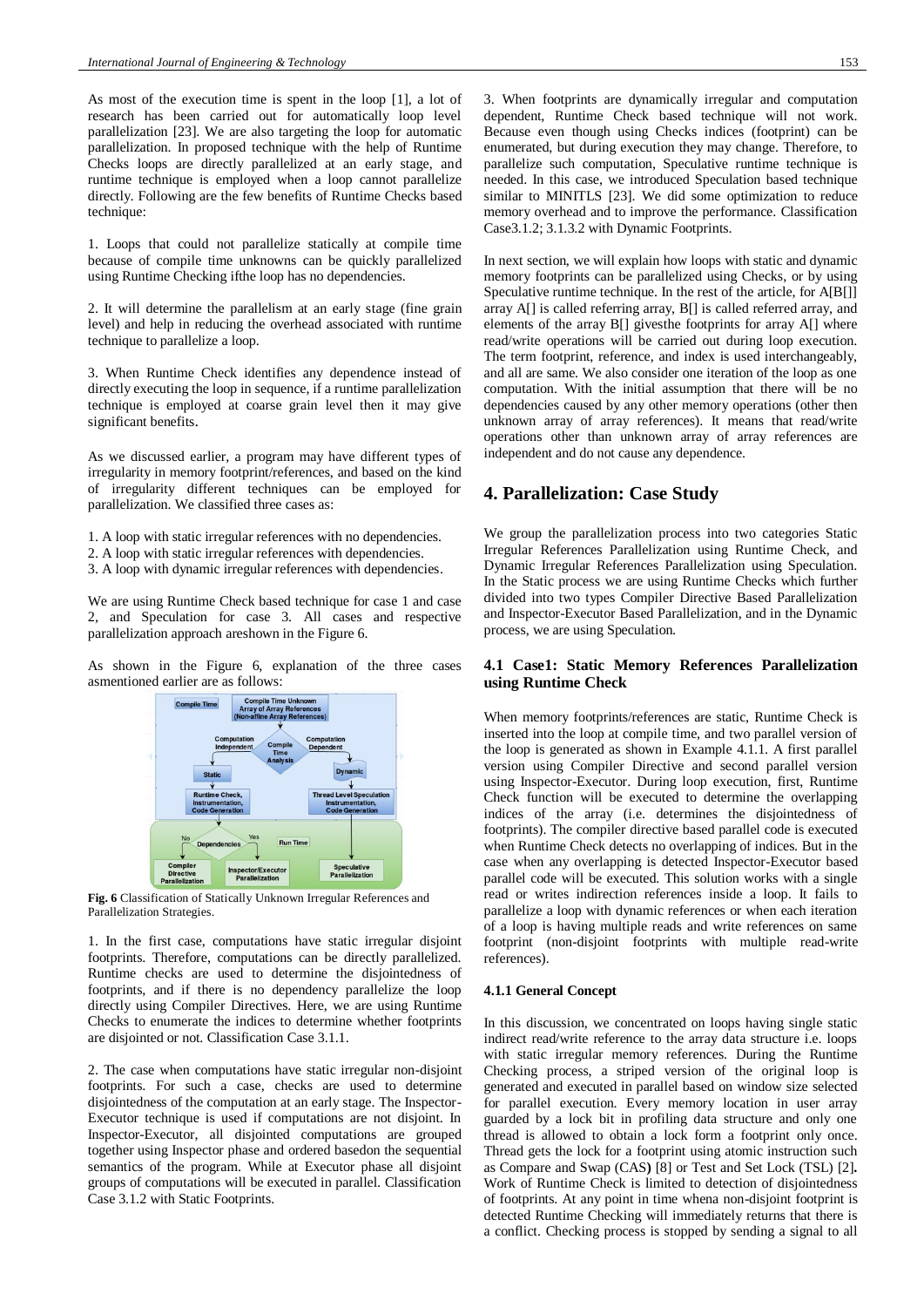active thread. Here, using Runtime Check, we are trying to determine whether any indirection of user array A[] is overlapping or not. If they overlap, Inspector-Executor based code will be executed as shown in Example 4.1.1.

> *read(A[], B[]) if (static references) { /\*Runtime Check\*/ dependence = runtime check(B[]) if(dependence == 0) { #pragma omp parallel for for(i= 0; i< N; i+ +) { A[ B[i] ] = ..... } } else { Ins\_Exe\_forall(A[];B[];N); } }*

#### Example 4.1.1: Static Irregular Reference Parallelization using Runtime Check

In Example 4.1.1, "runtime\_check( $B[]$ )" is a function call which determines the "dependence" using parallel threads at runtime. If the Runtime Check return "no dependence i.e. (0)" then "#pragma omp parallel for" directive is used to parallelize the loop, otherwise "Ins\_Exe\_forall(A[], B[], N)" function is called for parallel execution.

#### **4.1.2 Data Structure for Profiling**

As shown in Figure 7, a new profiling data structure is needed to perform Runtime Checking to determine disjointedness of footprints (indices). In this technique, profiling data structure known as Bit Comp[N] is used to create a shadow of the referred array elements i.e. shadow of elements of array B[]. Bit\_Comp[N] is a new Boolean array of bits of size N which initially initialized to 0. A hash function  $H =$  hash ( $B[i]$ ) is used to map the referred array elements to the profiling data structure. Every Thread (T*i*) running in parallel obtain the lock on respective elements of array B[] by performing an automatic operation (TSL) on index  $H(H =$ hash (B[*i*])) of Bit\_Comp[H]. At any point in time, if a Thread (T*i*) fails to perform TSL operation on respective Bit\_Comp[H] it indicates that footprints are non-disjoint and Inspector-Executor loop will be invoked for parallel execution. On the other side when



all the iteration of the Runtime Check loop is over, and Thread successfully did their task there is no dependencies and loop will be parallelly executed using Compiler Directive based parallel code.

#### **4.1.3 Scheduling/Load Balancing**

For scheduling the iterations of the iteration space, we have used a window based scheduling technique [6] where window size determines the number of parallel threads. After completion of all the iteration within the window, the window will slide to next iterations untilall the iteration not over. Iterations within the window are allocated to the active threads based on a one-to-one mapping. For Runtime Check, profiling data structure will be initialized only once that is at the beginning of runtime checking process. While in Inspector-Executor based technique profiling data structure is re-initialized every time window slides.

#### **4.1.4 Compiler Directive Based Parallelization**

When Runtime Check returns no overlapping of indices that means all the footprints are disjoint. Then Compiler Directive based parallel code is executed. All scheduling and parallelization are done automatically. One example can be by using OpenMP[5] directives the only thingis that system should have OpenMP compiler, and no dependencies between loop iterations.

#### **4.1.5 Inspector-Executor Based Parallelization**

In this technique, an original loop is stripped down into two loops as Inspector loop and Executor loop where dependencies are determined parallelly at Inspector phase; if the indirection arrays do not change between invocations of the loop, then footprints will be static. Therefore schedule generated by the Inspector loop will be executed by the Executor.

As far as we know, there are no parallel Inspector-Executor approaches that are capable of exploiting parallelism between a consecutive write or consecutive read. We introduce new techniques where an original loop is stripped down in two loops: one parallel loop for an Inspector and another parallel loop for an Executor phase. We followed window based scheduling of the iterations to the threads, so further dependencies within the iterations of the window will be determined easily and do not cause waiting overhead for threads. In the Executor loop, parallel groups are cyclically distributed among the threads, and each thread goes on with the execution as dependencies are fulfilled. A parallel Inspector determined the dependencies within the window (set of iterations) prepare a parallel schedule and Executor executes different independent iteration groups parallelly. This process will continue until all the iteration of the loop is not over. Here one important note is that we are assuming that there is only one array of array references, and there are no other accesses to the referencing array A[] and referred array B[]. The methodology is evaluated for loops having static irregular read or write references with different memory access patterns and computational workloads. As for static case we are targeting the loop having a single array of array reference with a store statement, it makes our parallel implementation simpler to deal with the loops having static footprints.

During the parallel Inspector phase accesses to the user data structure A[] is recorded into a new shared data structure known as *DefUseMatrix*. *DefUseMatrix* is a 2-D array of structure which consists three fields: *ReadSet, WriteSet,* and *Group*. A *BitComp* array is used to get the exclusive ownership of footprints to record the access in *DefUseMatrix.* Synchronizationbetween multiple threads has been done by using CAS operation. Parallel Thread records the access into *DefUseMatrix*, and once all thread is done for a window size, their groups are determined. Each independent group is then scheduled to the different parallel thread for parallel execution at Executor phase. Once execution of current window is over the window will slide to next iteration set. Unlike Runtime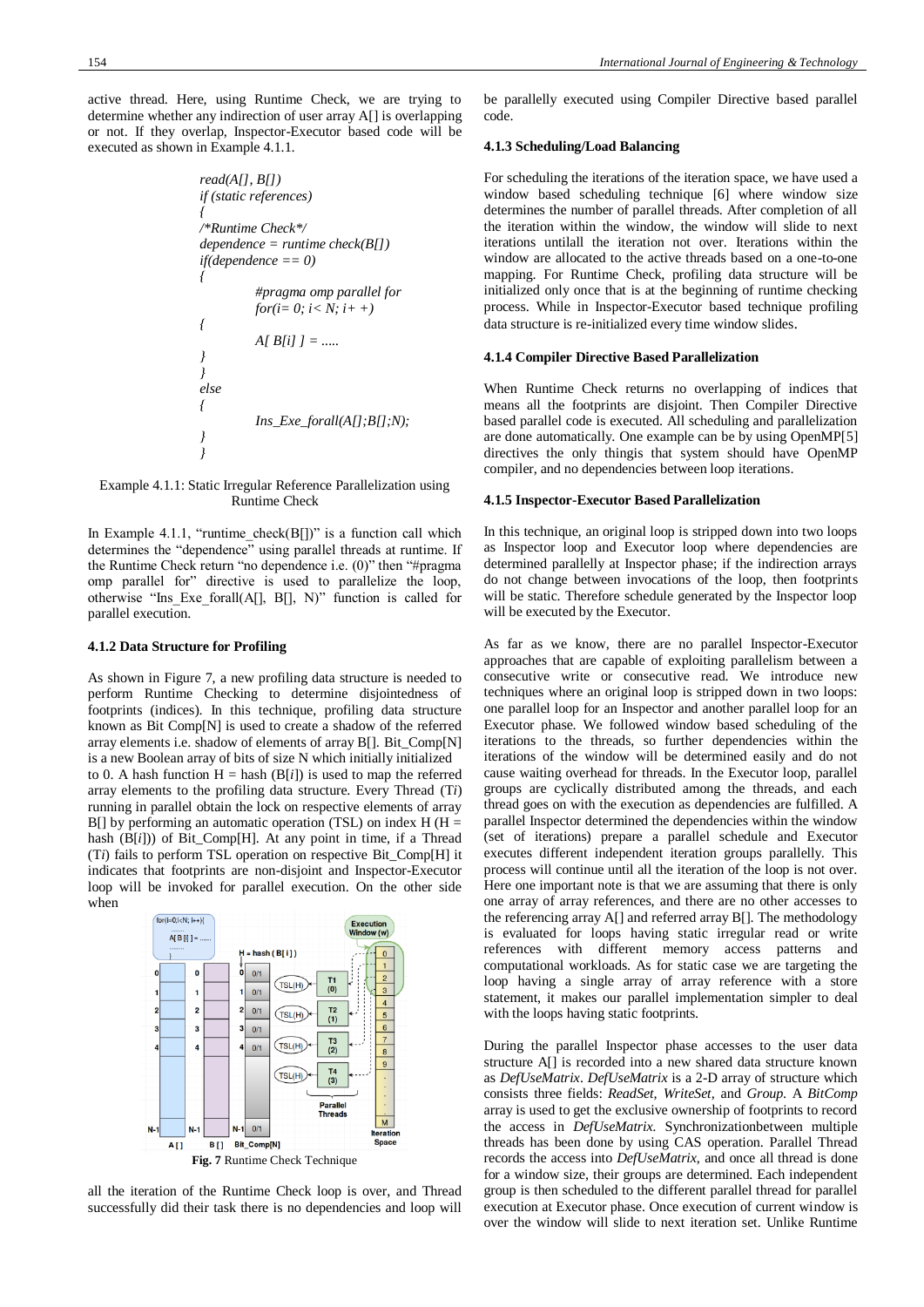Check technique whenever window slides, *DefUseMatrix* and *BitComp* data structure will be reinitialized.



4.2 Case2: Dynamic Memory Refrences Parallelization using Speculation (BitTLS)

In this section, to deal with multiple dynamic non-disjoint/disjoint read and write references on nondisjoint footprint, we introduce a new speculative parallelization technique BitTLS which is based on MiniTLS**[Yiapanis et al(2013)Yiapanis, Rosas-Ham, Brown, and Luj\_an].**We modified the shadow data structure used in MiniTLS to improve the performance. We are using lazy version management for data instead of an eagerversion as used in MiniTLS. The motivation behind using lazy version is thateven it serialize the commit, re-execution overhead will be decreased by using value forward mechanism which will provide correction instead of re-execution. Our technique not only gives better performance but also reduce the comparison overhead required to acquire a lock on a footprint of Profiling data structure (Prof DS[]) when already a writer thread is an owner for that footprint. An extra bit is introduced to reduce the comparison overhead and to improve

the performance. This additional bit is known as "WriteBit". Other than this, instead of direct roll back we introduced correction mechanism which furtherimproves the miss speculation overhead.

#### **4.2.1 Data Structure for Profiling**

A four thread configuration of BitTLS speculative parallelization technique is shown in Figure 9. There are three data structures for profiling, one is shared by all the threads and other two are private to each thread. This data structures are array of structures.



**Fig. 9** BitTLS: Four Thread Configuration for Speculative Parallelization.

## 1. Shared Data Structure

A shared data structure known as Prof DS is shown in Figure 9. Prof DS[] is used to map all indirection indices of array A[] (i.e. Elements of array B[]).Prof DS is an array of integers which consists of three fields: *CurrentWriter, CurrentReaderId, PreviousOwner*. Bit location in bit sequences represents the Thread-Id and order of speculation of threads. A less speculative thread is represented by a less significant bit and a most speculative thread by a most significant bit. We used one-two bytes Integer for four thread configuration. Where first eight bits are used for *PreviousOwner (WriterId* and *ReaderId*four bit each) and next four bits are used for *CurrentReader*, next one bit for *CurrentWriter*, and remaining bits left unused. Like this, for four thread configuration, we are using thirteen bit and allowing multiple readers simultaneously for a read operation. On the other hand, in MiniTLS to allow multiple readers simultaneously sixteen bits are required. As well in MiniTLS, if only twelve bit is used then the parallel read will be not supported.

# 2.Private Data Structure

Apart from a shared data structure in BitTLS, every thread will have their own private data structure, implemented using the array of structures to profile the accesses and updates to user data structure. Every thread will have a *ReadSet* and a *WriteSet*. Read set is used to store last read value in shared data structure.Likewise*, WriteSet* is used to store the value which current thread want to update in user data structure. A hash function  $H(H = hash (B[i]))$  is used to store value at respective location in *ReadSet* and*WriteSet*. Since we are using lazy version management for data and conflict detection thread-local data structure will contain the most updated valuewhich will be passed to a more speculative thread using value-speculation.

#### **4.2.2 Operations**

In any speculative parallelization technique order of speculation is very crucial as facilitates the commit, correction, and rollbacking decision in a view to maintain program sequential semantics. As we are following window based speculative scheduling of the loop iteration thread that executes the first iteration of the window will be less speculative and thread that executes the last iteration of the window will be most speculative. As well in our technique, lazy version management is used, so we are not bothered about Writeafter-Write (WAW) and Write-After-Read (WAR) conflicts and only need to deal with Read-After-Write (RAW) conflicts.

#### 1. Speculative Read

Whenever a thread wants to perform a read operation on A[B[*i*]], It have to obtain the ownership of respective footprint/index  $(H =$ hash(B[*i*]]) in Prof DS[] data structure by performing an atomic operation (i.e. CAS). Steps are follow to get the ownership: first, check that *WriterBit* is set or not. If set, it means that location is write protected and another thread is a write owner of that footprint hence no thread is allowed to get ownership until ownership is released. When write bit is*notset*, and current thread wants to perform a read operation, then it has to set *ReaderId*. After this process thread will check whether any less speculative thread previously performed a Write operation on that footprint. For this thread need to check *PreviousOwner-WriteId* field. In case if any less speculative thread performed Write operation on that footprint then current thread will read the value from nearest less speculative thread local *WriteSet* data structure. Like this Value-Forwarding is achieved in our technique. Remember we are using lazy version management technique to manage the shared data so updates will be stored in thread local data structure, and when all iteration of current threads committed shared data structure is modified using thread local data structure. Before releasing ownership of footprint thread have to set corresponding bit in *ReaderId* of *PreviousOwner* field. When the same thread wants to carry out a read operation to the same location multiple time, *ReaderId* of that thread will be unchanged. At the same time when one thread is currently read owner of that footprint another thread also allow to read by setting there respective bit in the *ReaderId*.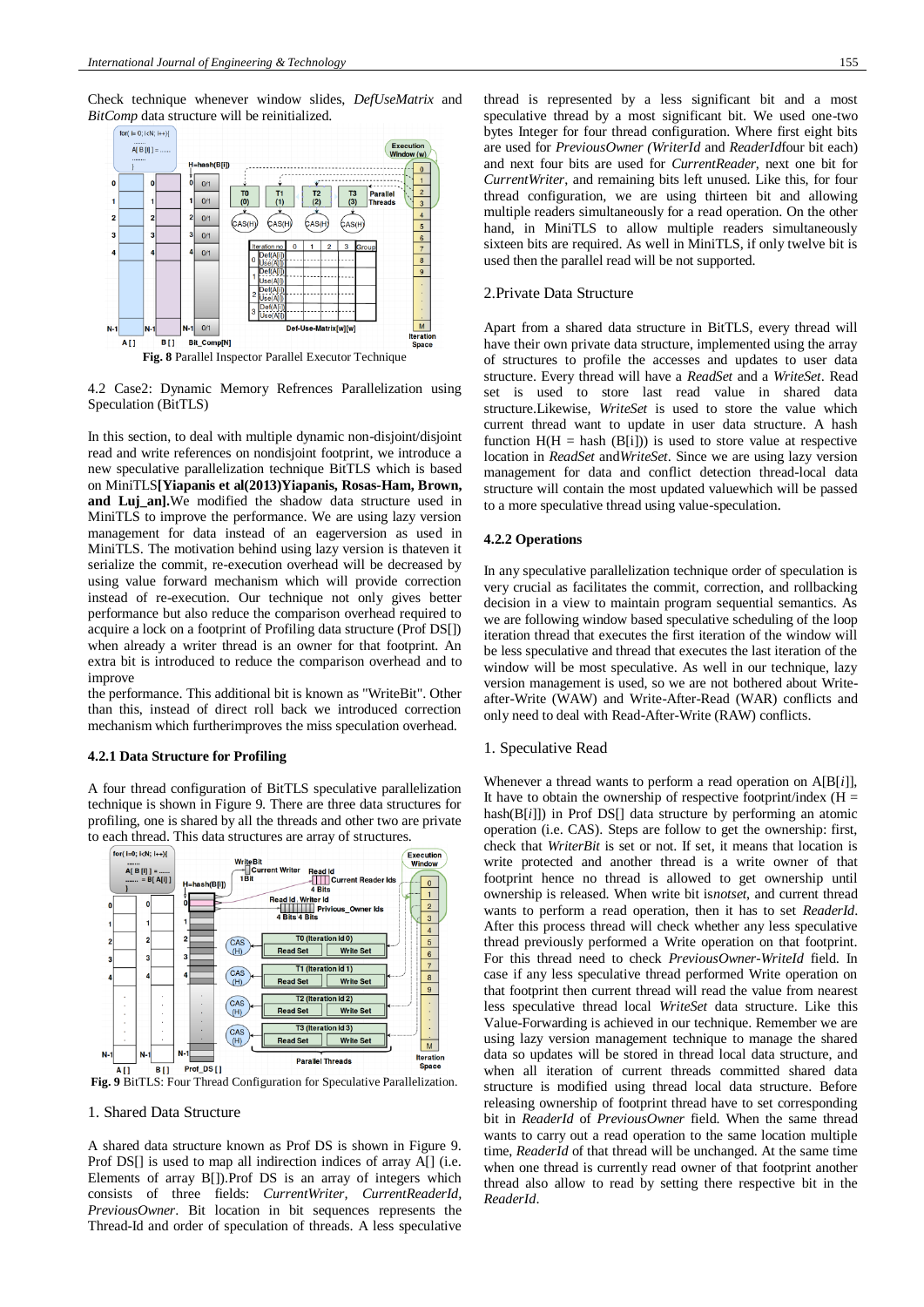# 2. Speculative Write

For a writer thread, the flow of checking is as follows: first, identify that Writer Bit is set or not. If set, it means another thread is a write owner of that location and to obtain ownership thread have to wait by using spin locking mechanism. If write bit is *notset*, then that thread have to check whether any other thread is read owner of that location or not. If *writeBit* is *notset.* and no read owner of that footprint, current thread has to set *WriteBit*. Then perform a write operation, modify thread-local data structure, and before releasing ownership of footprint thread have to set corresponding bit in respective WriterId of *PreviousOwner* field. When the same thread wants to carry out a write operation multiple time to the same location, *WriterId* of that thread will be unchanged in the *PreviousOwner* field.

#### **4.2.3 Scheduling/Load Balancing**

There are two primary scheduling policies in the literature as static and dynamic scheduling to schedule the iterations of the loop to speculative threads. In a static scheduling, a fixed number of iterations are scheduled at beginning, while in dynamic scheduling, iterations are scheduled at runtime in fixed chunk size. We have used sliding window based scheduling[6] to schedule the iterations to the speculative threads, where window size will decide the number of active thread for parallel execution. There is one to one mapping between iteration to threads where thread id determines the speculation order of the threads. During the execution, once all the iteration withina window is completed the window will slide. Whenever window slides all shared, and private data structure of every thread will be re-initialized, once the modification is updated in the user data structure.

#### **4.2.4 Dependence Detection and Commit**

In BitTLS, a lazy conflict detection mechanism is implemented, in which a thread have to wait until the commit of a less speculative thread. Furthermore, the MiniTLS system employs a conflict correction mechanism known as value forwarding to overcome the waste of execution time because of re-execution.It means a thread that identifies a conflict must delays immediately any speculative execution, and starts a correction mechanism by sending a signal to all more speculative threads. In which value from the less speculative thread will be forwarded to the more speculative threads for the correction. To determine thread that operated on that location for reading and write operation *PreviousOwner* bits of shared data structure is used. To record the commit operations of the thread unused 4 bits of shared data structure can be used. When a thread issue a read operation during speculative execution and detects that a less speculative thread performed a write operation on that location,then thread will read the value from previously less speculative thread local *WriteSet*if thread status is uncommitted. While when thread status is committed, current thread has to read from user data structure. With the help of valueforwarding, RAW conflicts will be resolved. In the case when a more speculative thread performed a write on that location thread will read from user data structure by following this process WAR conflict will be resolved.

# **5. Conclusion and Future Work**

In this article, we have focused on how to use different parallelization technique for various type of irregularity in an array of array references. We used Runtime Check based analysis that is performed at runtime to determine the loops having a statically unknown static array of array references without any dependencies. We mainly focused on using Runtime Checks to determine the indices overlapping (footprint disjointedness) then based on the result of Check different execution path will be followed. When check return no dependencies compiler directive

based parallelization has been performed and in the case of dependencies Inspector-Executor based parallelization. Further, we proposed a speculative technique BitTLS to parallelize a loop having a dynamic irregularity in the array of array references. We focused on reducing the size of profiling data structures and on reducing the number of computations required for providing the synchronization between parallel executions. In all this three techniques we have performed bit-level operations for thread synchronization and window based scheduling to schedule loop iterations to the threads.

Our future work will be divided into three primary objectives. First objective focus on determining the effectiveness of our proposed methodology on the set of C benchmark. Then in the second objective, we plan to do a comprehensive investigation of the speedup achieved. Finally, we will extend our work to develop new parallelization techniques in the presence of pointer-intensive programs that make use of dynamic data structures such as Linked List, Trees and Graphs.

# **Acknowledgements**

Authors acknowledge Department of Science & Technology, Government of India for financial support (Reference no. SR/WOS-A/ET-27/2014(G)) under Women Scientist Scheme-A (WOS-A) to carry out this research work.

## **References**

- [1] Aho AV, Sethi R, Ullman JD (1986) Compilers, Principles, Techniques. Addison wesley Boston
- [2] Anderson TE (1990) The performance of spin lock alternatives for shared money multiprocessors. IEEE Transactions on Parallel and Distributed Systems 1(1):6-16
- [3] ARM-Cortex (2011) a9 processor. URL: [http://wwwarmcom/products/processors/cortex-a/cortex](http://wwwarmcom/products/processors/cortex-a/cortex-a9php)[a9php\[](http://wwwarmcom/products/processors/cortex-a/cortex-a9php)Accessed 15 May 2017]
- [4] Contributors W (2017) Memory footprint. https://en.wikipedia.org/w/index.php?title=Memory\_footprint&oldi d=769055905, online; accessed 19-August-2017
- [5]Dagum L, Menon R (1998) Openmp: an industry standard apifor shared-memory programming. IEEE computational science and engineering  $5(1)$ :46-55
- [6] Dang F, Yu H, Rauchwerger L (2001) Ther-lrpd test: Speculative parallelization of partially parallel loops. In: Parallel and Distributed Processing Symposium, Proceedings International, IPDPS 2002, Abstracts and CD-ROM, IEEE, pp 10-pp
- [7] Felicie AL (2012) Reference (Computer Science). Salve Regina University
- [8] Harris TL, Fraser K, Pratt IA (2002) A practical multi-word compareand-swap operation. In: International Symposium on Distributed Computing, Springer, pp 265-279
- [9] Huang D, Steffan JG (2011) Programmer-assisted automatic parallelization. In: Proceedings of the 2011 Conference of the Center for Advanced Studies on Collaborative Research, IBM Corp., pp 84-98
- [10] M D Allen SS, Sohi GS (2010) Serialization sets: a dynamic dependence-based parallel execution model. In: PPoPP '09, New York, NY, USA, ACM,pp 85-96
- [11] M Kulkarni BWGRKB K Pingali, Chew LP (2007) Optimistic parallelism requires abstractions. In: PLDI '07, pp 211-222
- [12] M Mendez-Lojo DPXSMAHMKMB D Nguyen, Pingali K (2010) Structure-driven optimization for amorphous data-parallel programs. In: PPoPP '10, New York, NY, USA, ACM
- [13] Minh CC, Chung J, Kozyrakis C, Olukotun K (2008) Stamp: Stanford transactional applications for multi-processing. In: IISWC, IEEE Computer Society, pp 35-46
- [14] Mock M (2004) Why programmer-specified aliasing is a bad idea. In: Latin American Conference on Compiler Science
- Nicolau A (1989) Run-time disambiguation: coping with statically unpredictable dependencies. IEEE Transactions on Computers 38(5):663-678